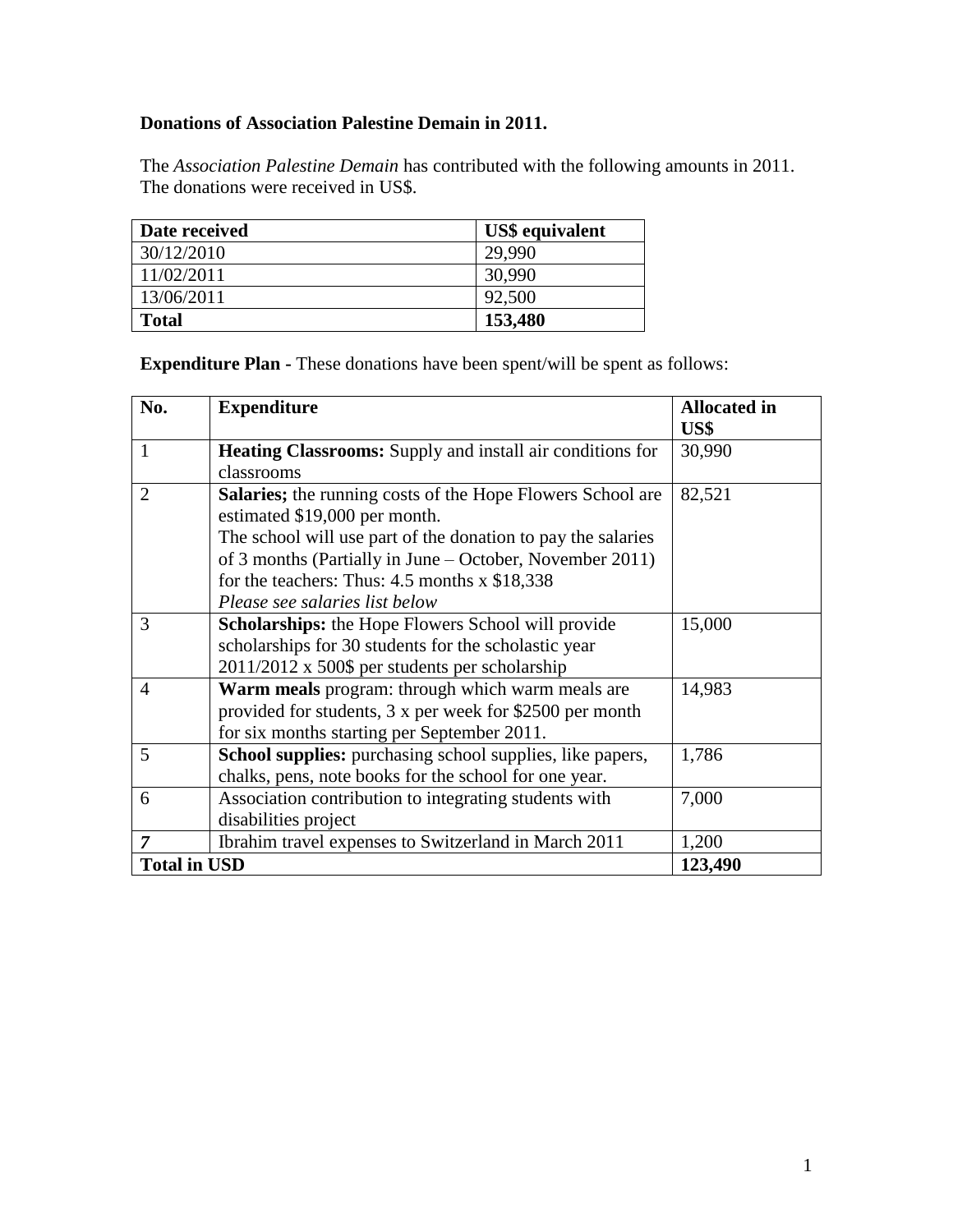## **Salaries Sheet of 2011**

| Job<br><b>Description</b> | <b>Current</b><br><b>Salary</b><br>per<br>month<br><b>NIS</b> | <b>Salary</b><br>per<br>month<br><b>NIS</b> | months | <b>Annual</b><br><b>Salary</b> |                |
|---------------------------|---------------------------------------------------------------|---------------------------------------------|--------|--------------------------------|----------------|
|                           |                                                               |                                             |        |                                | <b>Remarks</b> |
|                           | Kindergarten teacher 1                                        | 1650                                        | 13     | 21450                          |                |
| Teachers                  | teacher 2 Kindergarten                                        | 1650                                        | 13     | 21450                          |                |
|                           | Grade 1 A                                                     | 1650                                        | 13     | 21450                          |                |
|                           | Grade 1 B                                                     | 1650                                        | 13     | 21450                          |                |
|                           | Grade 2 A                                                     | 1650                                        | 13     | 21450                          |                |
|                           | Grade 2 B                                                     | 1650                                        | 13     | 21450                          |                |
|                           | Grade 3 A                                                     | 1650                                        | 13     | 21450                          |                |
|                           | Grade 3 B                                                     | 1650                                        | 13     | 21450                          |                |
|                           | Grade 4 A                                                     | 1650                                        | 13     |                                |                |
|                           | Grade 5 A                                                     | 1650                                        | 13     | 21450                          |                |
|                           | Grade 6 A                                                     | 1650                                        | 13     | 21450                          |                |
|                           | Grade 7 A                                                     | $\bf{0}$                                    | 13     | 0                              |                |
|                           | Education Special                                             | 1650                                        | 13     |                                |                |
|                           | supervisor                                                    |                                             |        | 21450                          |                |
|                           | <b>Education 2nd Special</b><br>grade                         | 1650                                        | 13     | 21450                          |                |
|                           | <b>Education 3rd Special</b><br>grade                         | 1650                                        | 13     | 21450                          |                |
|                           | Education 4th Special<br>grade                                | 1650                                        | 13     | 21450                          |                |
|                           | <b>Special Education</b><br>grade Teachers 6th                | 1650                                        | 13     | 21450                          |                |
|                           | Education 5th Special<br>grade                                | 1650                                        | 13     | 21450                          |                |
|                           | <b>Teacher Arts</b>                                           | 900                                         | 13     | 11700                          | part time      |
|                           | IT teacher & Computer                                         | 1650                                        | 13     | 21450                          |                |
|                           | <b>Education Physical</b><br>Teacher                          | 1650                                        | 13     | 21450                          |                |
|                           | Education / Life Peace<br>Skills teacher                      | $\bf{0}$                                    | 13     | $\,0\,$                        |                |
| S<br><b>Administrator</b> | Academic<br>School<br>Director                                | 3000                                        | 13     | 39000                          |                |
|                           | School managing<br>Director                                   | 3350                                        | 13     | 43550                          |                |
|                           | Fundraising Officer                                           | 3350                                        | 13     | 43550                          |                |
|                           | Accountant                                                    | 2000                                        | 13     | 26000                          |                |